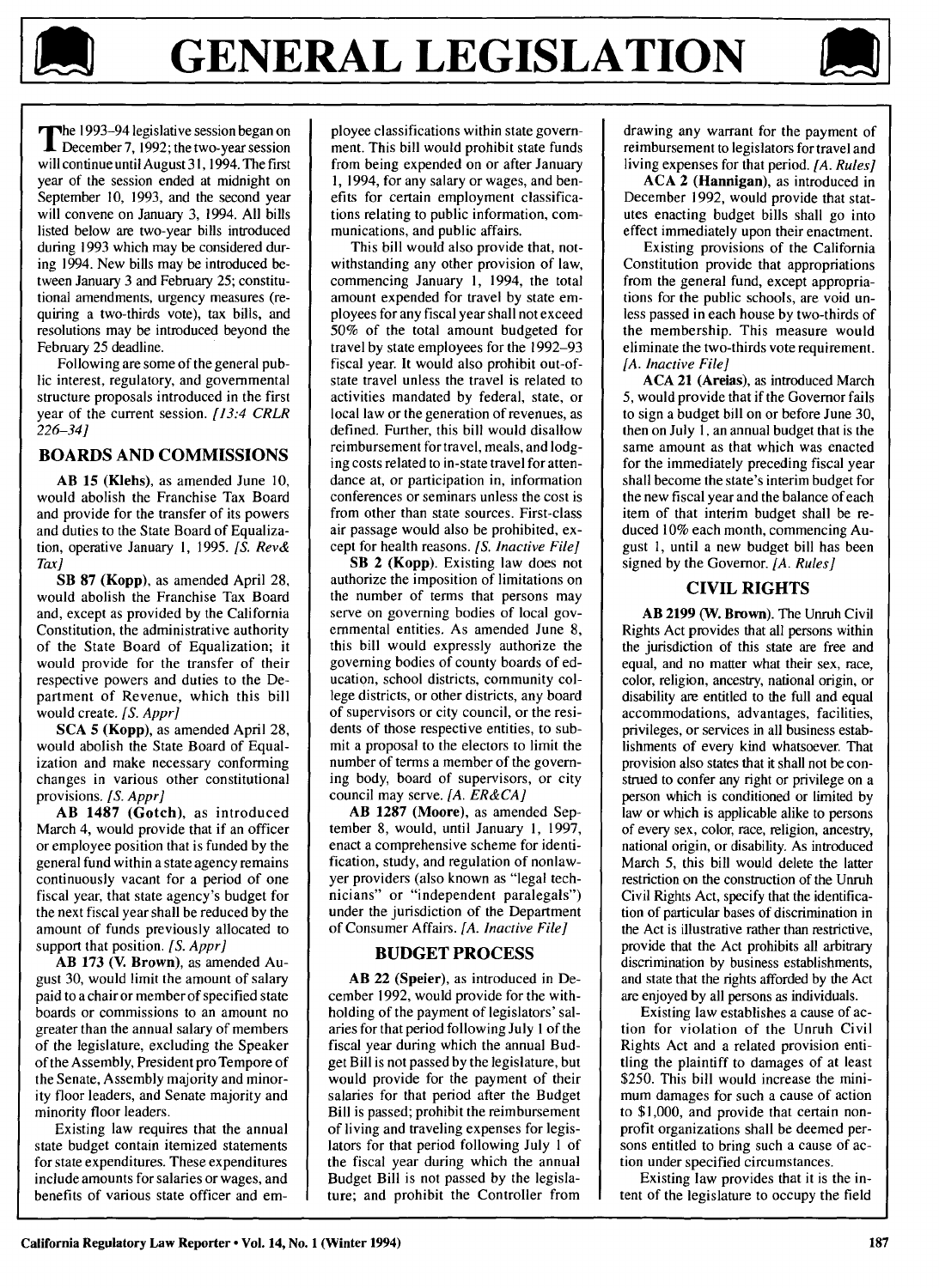

of regulation of discrimination in employment and housing encompassed by the California Fair Employment and Housing Act, exclusive of local laws on the subject. This bill would delete that provision and state, instead, that a local political subdivision of the state may establish greater protections against discrimination than those set forth in that Act, but may not require or permit any action constituting a discriminatory practice under that Act. *[S. Jud]*

#### COURTS

SB 10 (Lockyer), as amended May 12, would authorize additional superior and municipal court judges and commissioners in various counties, upon the adoption of specified resolutions by the board of supervisors; delete certain commissioner positions; and authorize additional traffic referee positions in San Diego County, upon the adoption of specified resolutions by the board of supervisors. *[S. Appr]*

**SCA** 3 (Lockyer). The California Constitution currently provides for superior, municipal, and justice courts, provides for the establishment and jurisdiction thereof, and provides for the qualification and election of judges thereof. As amended August **16,** this measure would eliminate the provisions for superior, municipal, and justice courts, and instead provide for district courts, their establishment and jurisdiction, and the qualification and election of judges thereof. The measure would become operative on July **1, 1995.** *[A. Floor]*

**SB 728** (Presley). Existing law provides, with respect to specified proceedings or investigations regarding felony offenses, that if a person refuses to answer a question or produce evidence on the ground that he/she may be incriminated and if the person is ordered to comply but would have been privileged to withhold the answer given or the evidence produced except for the order, the person shall not be prosecuted or subjected to any penalty or forfeiture for, or on account of, any fact or act concerning which he/she was required to answer or produce evidence except as specified. As amended June 23, this bill would expressly provide that these provisions do not prohibit the district attorney from requesting an order granting use immunity or transactional immunity to a witness compelled to give testimony or produce evidence. In addition, the bill would provide that no person may be prosecuted or subjected to penalty or forfeiture for any fact or act derived from testimony or other evidence produced under the order to testify unless the prosecution proves by clear and convincing evidence that the evidence it proposes

to use is from a legitimate source wholly independent of the compelled testimony and that the compelled testimony was not an investigatory lead to that evidence. *[A.* PubS]

SB 1242 (Boatwright), as amended June 23, would provide that in any action in which a local public entity is a party to a confidentiality agreement, settlement agreement, or protective order that bars public disclosure of a writing, that agreement or order shall not be valid upon the settlement or conclusion of that action, unless a final protective order is issued by the court upon a showing of good cause. The bill would further provide that any elected officer of a local public entity who authorizes or approves any agreement in violation of the above provision is subject to criminal contempt. *[S. Appr]*

## **ELECTIONS**

**SCA 13** (Lockyer), as amended April 12, would direct the legislature to provide a system of campaign finance reform on or before December 31, 1994, by a twothirds vote of each house, that **(I)** imposes limitations on the amount of each contribution that may be made to candidates for legislative office at both primary and general elections, (2) establishes a Legislative Election Fund from which a candidate for legislative office will be allocated public funds for qualified campaign expenditures, provided that the candidate has received a threshold amount of private campaign contributions, (3) imposes limitations on expenditures by all candidates for legislative office in primary and general elections as a condition of the receipt of state matching funds, (4) establishes requirements on candidates for legislative office with respect to the establishment of a campaign expense account, and allows each member of the legislature to create a separate, distinct noncampaign officeholder expense account, and (5) imposes contribution limitations on candidates for local offices. *[S. E&R]*

SB **588** (Lockyer), as amended May 27, would enact the Campaign Financing Reform Act of 1993. Specifically, it would impose various limitations on contributions and expenditures which may be made to candidates for legislative office at both primary and general elections. It would also establish a Legislative Election Fund. Eligible nominees, as defined, for legislative office would be allowed to obtain public funds from the fund for qualified campaign expenditures, provided certain thresholds are obtained. It would also impose certain limitations on expenditures by all candidates under certain conditions. This bill would, additionally,

establish various requirements on candidates for legislative office with respect to the establishment of campaign funds, and allow members of the legislature to create a separate, distinct noncampaign expense account; impose contribution limitations on candidates for local offices; and provide for the enforcement, and set forth remedies and sanctions regarding violations, of the provisions of this bill. It would impose specified responsibility for the administration of the provisions of the bill on the Fair Political Practices Commission and the Attorney General.

Under existing California Personal Income Tax Law, there is no provision allowing taxpayers to transfer part of their income taxes to political campaigns for candidates seeking election to legislative offices. This bill would, for taxable years commencing on or after January 1, 1995, allow taxpayers to specify that up to \$5, or up to \$10 in the case of married individuals filing ajoint return, shall be transferred to the Legislative Election Fund, as created, to be distributed among the eligible nominees, as defined. This bill would provide that the moneys contained in the fund are available, when appropriated in the Budget Act commencing with the 1995- 96 fiscal year, to make grants to eligible nominees and to fund all administrative costs of the bill. The bill would provide that if, on July 1, 1996, the Controller determines that the amount in the Legislative Election Fund is less than \$20 million, the provisions of this bill shall be suspended until the end of each succeeding election cycle at which time another determination would be made.

This bill would become operative only if SCA 14 of the 1993-94 Regular Session is submitted to, and approved by, the voters at a statewide election. *[S. Floor]*

SCA 14 (Marks), as introduced March 2, would direct the legislature, on or before December 31, 1995, by majority vote of each house, to provide a system of campaign finance reform for elective state offices that limits the amount of financial contributions that may be made by specified entities and persons to a candidate or committee; limits the amounts of campaign expenditures that may be made by candidates who accept public financing; restricts the transfer of campaign funds from a candidate for, or incumbent of, an elective state office, as defined, or a committee controlled by any of those persons, to a candidate for, or incumbent of, an elective state office, or a committee controlled by any of those persons; and provides partial public financing of elections for legislative office in a manner that satisfies the requirements of the U.S. Consti-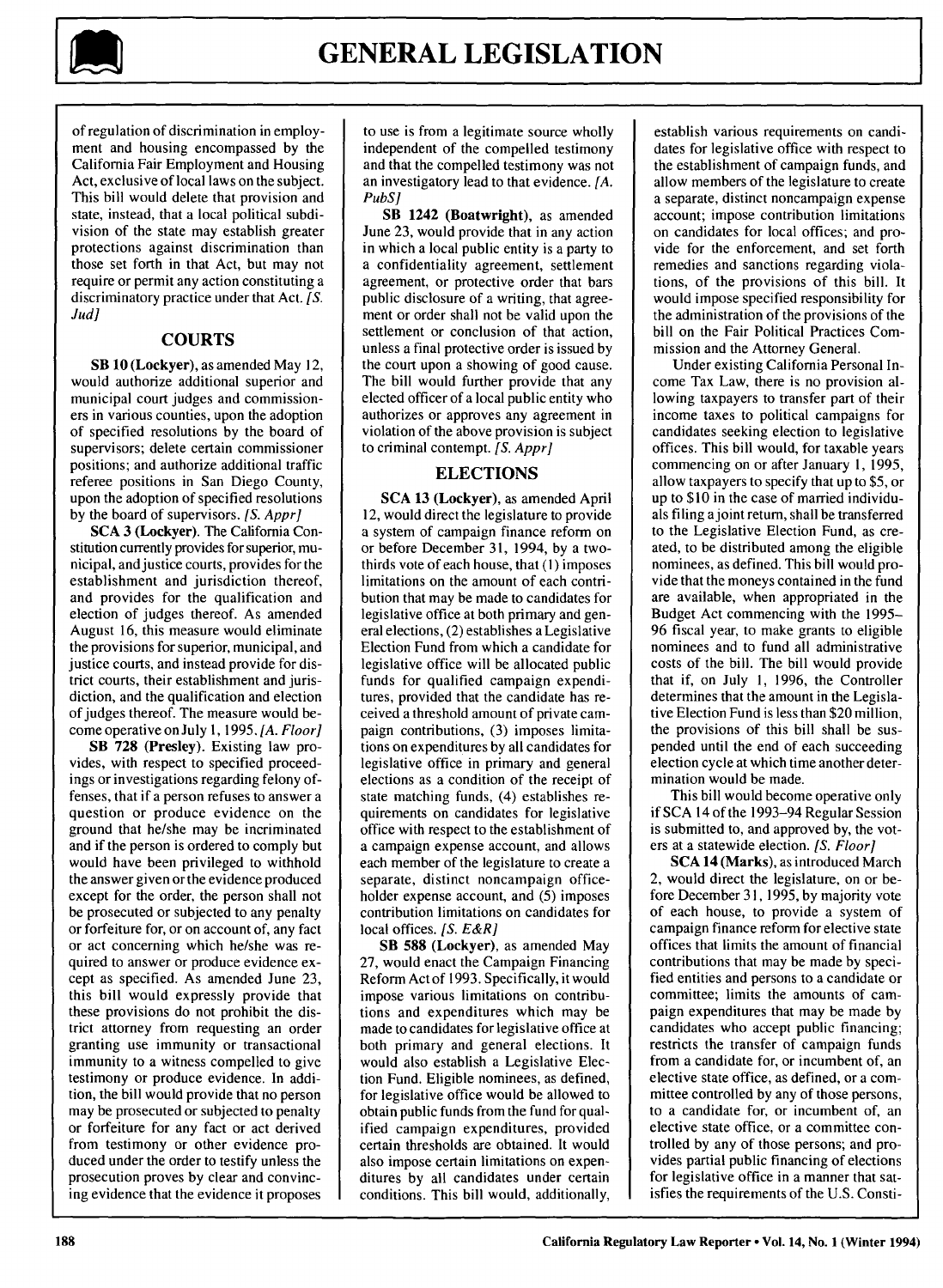

tution. The measure would specify that none of its provisions prohibit a local government agency from enacting an ordinance or ordinances providing for campaign reform, public financing, or both, for candidates for local elective office. *[S. Floor]*

SB 427 (Beverly). Under the existing Political Reform Act of 1974, various prohibitions govern the use and reporting of campaign contributions and expenditures, the disclosure of a public official's investments, interests in real property, sources of income, and receipt of gifts, the registration and reporting of lobbyists and their employers, and the making of gifts by specified persons. The existing provisions generally establish these prohibitions based upon the amount of campaign contribution and expenditure made, the fair market value of the public official's investments, interests in real property, and sources of income, and the value of the gift received, among other things. As amended July 12, this bill would increase the otherwise allowable amount of campaign contribution and expenditure that may be made, the fair market value of the public official's investments, interests in real property, and sources of income that are required to be disclosed, the amount of receipts required to be disclosed by a slate mailer organization, and the value of gifts that may be received, among other things. *[A. ER&CA]*

**ACA** 12 (Sher), as amended June 8, would state that the people call upon the legislature, by majority vote of each house, and the Governor to enact by July I, 1995, a system of campaign finance reform for elective state offices that may include any or all of the following provisions: **(1)** limits on the amount of contributions that may be made by specified entities and persons to a candidate or campaign committee, (2) limits on the amounts of campaign expenditures that may be made by candidates who accept public financing, (3) restrictions on the transfer of campaign funds from a candidate for, or incumbent of, an elective state office, as defined, or a committee, to a candidate for, or incumbent of, an elective state office, or a committee, or (4) a plan for voluntary public participation in campaign financing that satisfies the requirements of the United States Constitution. The measure would specify that none of its provisions prohibit the governing body or the electorate of a local government from enacting an ordinance providing for campaign reform, public financing, or both, for candidates for local elective office under certain circumstances. The measure would specify that no provision of law prohibits the legislature from

enacting public financing of campaigns. *[A. Inactive File]*

SB **599** (Marks), as amended April 27, would require that any advertisement broadcast by radio or television that is authorized and paid for by a specified committee and that supports or opposes the adoption or qualification of a ballot measure disclose the name of the committee or contributors, as prescribed, that authorized and paid for the advertisement. It would also require that any disclosure statement required by this bill be spoken so as to be clearly audible and understood by the intended public. *[A. ER&CA]*

**ACA** 14 (Alpert). The California Constitution limits Senators to two four-year terms, and limits members of the Assembly to three two-year terms. As amended May 6, this measure instead would limit Senators to two six-year terms and would limit members of the Assembly to two four-year terms, except as specified, with respect to legislative terms of office commencing on and after December 2, 1996. The measure would provide for the staggering of those terms in a specified manner.

The California Constitution requires the legislature to statutorily prohibit members from engaging in activities or having interests that conflict with the proper discharge of their duties and responsibilities, but does not prohibit members of the legislature from receiving contributions or loans for the purpose of candidacy for public office. This measure would prohibit a person elected to the office of Senator or member of the Assembly, or a campaign treasurer for that person, from soliciting or accepting, for a period of one year after the date upon which that term of office commences, any contribution or loan, as specified, for the purpose of candidacy for any public office. *[A. ER& CA]*

**ACA 7** (Peace), as amended June 17, would permit a member of the legislature to become a candidate for a state elective office, as defined, the term of office of which would commence prior to the expiration of his/her current term of office, only if that individual first resigns his/her current office. *[A. Rls]*

AB **1025** (Peace). Under existing law, the qualifications of members of the legislature are governed by various provisions of the California Constitution. As amended June 17, this bill would specify that a member of the legislature may become a candidate for a state elective office, as defined, whose term would commence prior to the expiration of his/her current term of office as a member of the legislature, only if that individual first resigns his/her current office. This provision

would become operative only if ACA 7 is approved by the voters at the June 7, 1994, general election or at any statewide special election held prior thereto. *[A. W&M]*

**AB 859** (Moore). Existing law provides generally that the county clerk shall accept affidavits of registration at all times except during the 28 days immediately preceding an election, when registration shall cease for that election. It does not provide for registration on election day. As amended May 27, this bill would provide that, at any statewide direct primary or statewide general election, a voter may register to vote on election day and vote at the polling place of his/her precinct. It would require the Secretary of State to issue regulations for that registration, including the form of identification required of a voter. The bill would specify that identification, under oath made under penalty of perjury by another voter who is registered at the precinct, constitutes identification for this purpose. *[A. W&M]*

#### HEALTH **AND** SAFETY

**SB 1098 (Torres)** (formerly SB 38), as amended September **8,** and **AB 16 (Mar**golin), as amended July **15,** would each create the California Health Plan Commission, with specified powers and duties, which would establish and maintain a program of universal health coverage to be known as the California Health Plan. The bill would require that, under the plan, all California residents would be eligible for the same federally required package of comprehensive health care services, and all California residents would be eligible to participate without regard to employment status or place of employment in accordance with applicable federal requirements. *[S. Floor; A. Conference Committee]*

#### **OPEN MEETINGS**

**'SB 504 (Hayden).** Existing law authorizes the Regents of the University of California to conduct closed sessions when meeting to consider or discuss, among other things, matters concerning the appointment, employment, performance, compensation, or dismissal of university officers or employees. As amended April **28,** this bill would delete the authority of the Regents to conduct closed sessions when they meet to consider the compensation of university officers or employees. The bill also would specify that matters concerning the appointment, employment, performance, or dismissal of a university officer, for purposes of this provision, shall not include salary, benefits, perquisites, severance payments, retirement benefits, or any other form of compensa-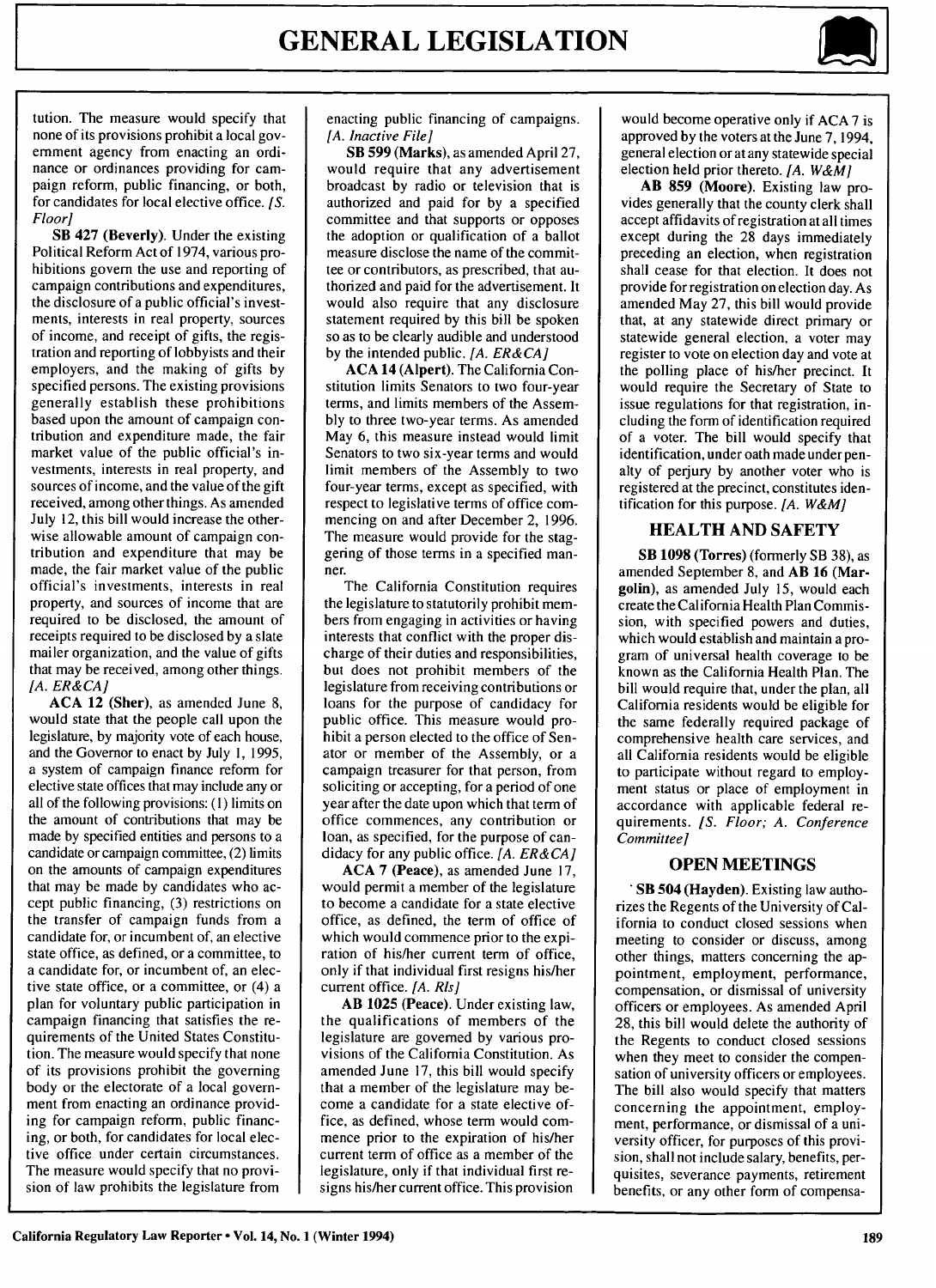

tion. The bill also would express the intent of the legislature that no proposal relating to the salary, benefits, perquisites, severance payments, or retirement benefits, or any other form of compensation paid to an officer of the University shall become **ef**fective unless disclosure is made to each Regent and the public, and the Regents approve the proposal by a majority vote of the membership of the Regents. *[S. Appr]*

SB 367 (Kopp). Existing law requires the Regents of the University of California to hold meetings that are open to the public and to give notice prior to those meetings. Existing law requires this notice to be given by means of a notice hand delivered or mailed to any newspaper of general circulation, or any television or radio station, so that notice may be published or broadcast at least 72 hours before the time of the meeting. As amended April **1,** this bill requires that notice be delivered or mailed to each newspaper of general circulation and television or radio station that has requested notice in writing.

Existing law requires each state body, as defined, to give specified notice of its meetings, including a specified agenda; however no action may be taken by the state body at the same meeting on matters brought before the body by members of the public. This bill requires the state body to provide an opportunity for members of the public to directly address the state body on each agenda item before or during the state body's discussion or consideration of the items as specified. This bill was signed by the Governor on October I **I** (Chapter 1289, Statutes of 1993).

#### **PUBLIC** RECORDS

SB **175** (Kelley). Under existing law, public records of state and local agencies are required to be open for inspection, with various exceptions. As introduced February 3, this bill would provide that insurers and their agents, while they are investigating suspected fraud claims, shall have access to all relevant public records that are required to be open for inspection. *[A. F&IJ*

SB **95** (Kopp). Existing provisions of the California Public Records Act require each state and local agency to make its records open to public inspection at all times during office hours, except as specifically exempted from disclosure by law. Existing provisions also allow a state or local agency to adopt requirements for itself which allow for greater access to records than prescribed by the minimum standards set forth in the Act. As amended April 12, this bill would allow a state or local agency to adopt requirements for itself which allow for faster, more efficient access to records than the minimum currently prescribed by law. *[S. Floor]*

AB **1553** (Tucker), as introduced March 4, would add specified state agencies to the list of government agencies subject to the California Public Records Act, thereby requiring those state agencies to establish guidelines for accessibility of records. The bill would state that any increased costs resulting from the bill be absorbed by the agencies affected as ordinary and usual operating expenses. [S. *GO]*

## POLITICAL REFORM **ACT**

AB **2052** (Margolin). Under the existing Political Reform Act of 1974, all campaign committees are required to file campaign statements each year by a specified deadline if they have made contributions or independent expenditures during the six-month period before the closing date of the statement. As amended April 12, this bill would include payments to a slate mailer organization during the six-month period before the closing date of the statement within the contributions or independent expenditures for which campaign statements must be filed. *[S. E&R]*

AB 2221 (Martinez). Under the existing Political Reform Act of 1974, when a report or statement or copies thereof required to be filed with any officer under the Act have been sent by first-class mail addressed to the officer, it is deemed to have been received by the officer on the date of the deposit in the mail. As introduced March 5, this bill would grant the same operative effect to any report or statement of copies thereof sent by any guaranteed overnight delivery service. This bill would permit any report or statement or copies thereof to be faxed by the applicable deadline, provided that the originals or paper copies are sent by first class mail or by any other guaranteed overnight delivery service within 24 hours of the applicable deadline. *[S. E&R]*

AB **1116** (Bornstein). Existing provisions of the Political Reform Act of 1974 prohibit a slate mailer organization from sending a slate mailer, as defined, unless the mailer includes, among other things, a notice to the voters that indicates the document was prepared by the slate mailer organization and that it is not an official party organization. The notice is required to contain a statement that appearance in the mailer does not necessarily imply endorsement of others appearing in the mailer, nor does it imply endorsement of or opposition to any issues set forth in the mailer. As introduced March 2, this bill would require the top of every page of the slate mailer to contain a notice in at least ten-point Roman boldface type stating that "This is not an official political party document." *[A. Floor]*

SB **879** (Hayden). The Political Reform Act of 1974, as amended by Proposition 73, requires an individual who intends to be a candidate for elective office, prior to soliciting or receiving any contribution or loan, to establish one campaign contribution account in a financial institution in this state. It requires that all contributions or loans made to the candidate, to a person on behalf of the candidate, or to the candidate's controlled committee, be deposited into the account. As amended April 27, this bill would provide that no contribution shall be deposited into the account unless information including the name, address, occupation, and employer of the contributor is on file in the records of the recipient of the contribution or loan.

Also under the Political Reform Act, certain public officials and designated employees of public agencies are required to file annual statements disclosing their economic interests. Existing law requires investments, interests in real property, and sources of income of those persons to be disclosed on their statements if the investments, interests in real property, and sources of income exceed specified minimum dollar values. This bill would revise the minimum dollar values for this purpose. *[S. Floor]*

## **WHISTLEBLOWER PROTECTIONS**

AB **1127** (Speier). The Reporting of Improper Governmental Activities Act prohibits an employee from directly or indirectly using or attempting to use his/her official authority or influence for the purpose of intimidating, threatening, coercing, commanding, or attempting to intimidate, threaten, coerce, or command any person for the purpose of interfering with the right of that person to disclose improper governmental activity to certain entities pursuant to the Act. As amended May 3, this bill would include a member of the legislature among those entities to whom a person may disclose improper governmental activity.

Existing law permits a state employee or applicant for state employment to file a complaint with his/her supervisor, manager, the appointing authority, or the State Personnel Board alleging actual or attempted acts of reprisal, retaliation, threats, coercion, or similar improper acts relating to the reporting of improper governmental activity. This bill would permit a state employee or applicant for state employment to also provide to a member of the legislature information alleging ac-